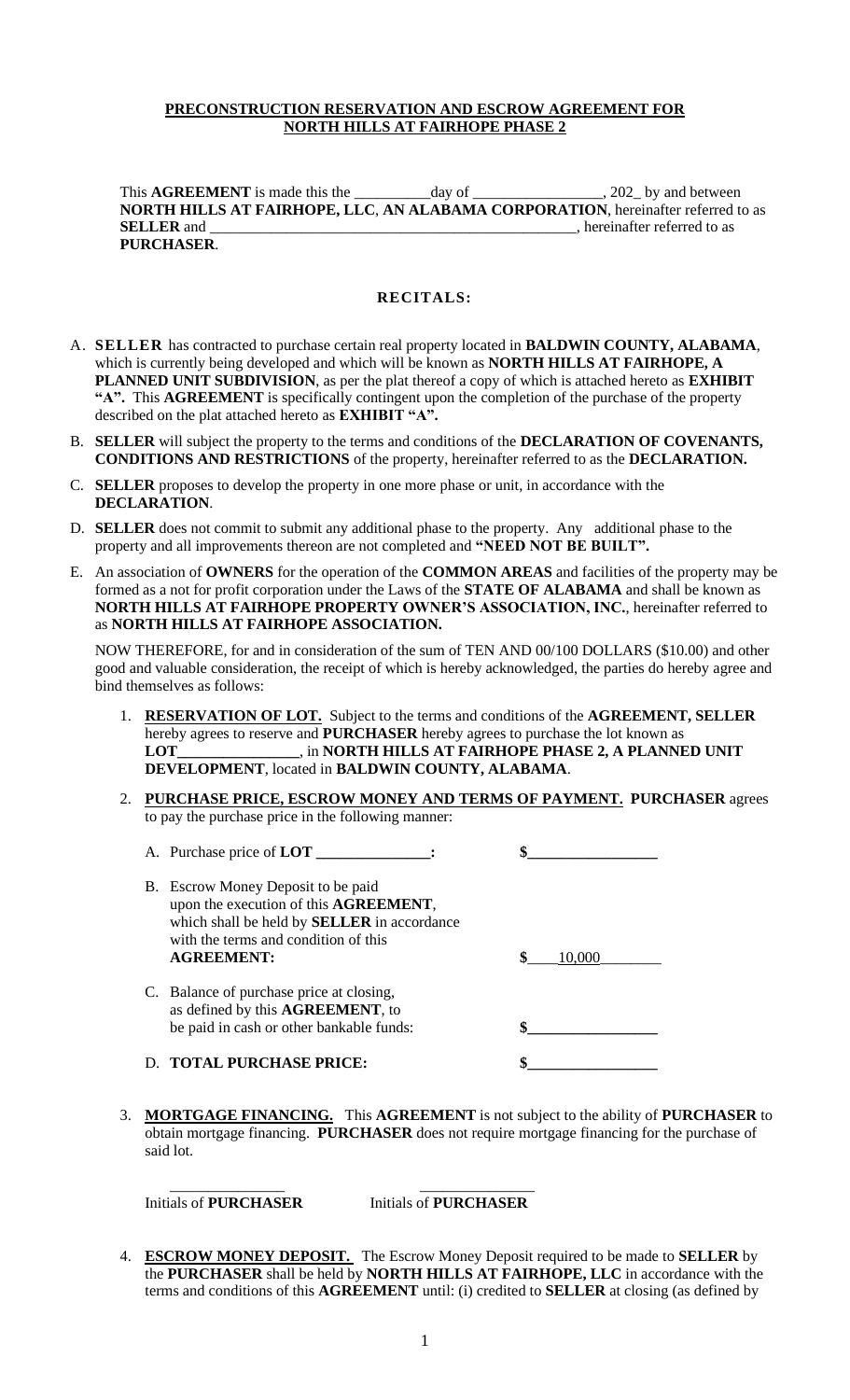this **AGREEMENT**); (ii) credited to **SELLER** because of the default of **PURCHASER** under this **AGREEMENT** to purchase said lot; or (iii) refunded to **PURCHASER** in accordance with this **AGREEMENT**. **NORTH HILLS AT FAIRHOPE**, **LLC** shall hold the funds representing the Escrow Money Deposit**.** in an interest bearing escrow account for the benefit of **SELLER**. **PURCHASER** shall have no right to the Escrow Money Deposit and no right to any interest or benefits accruing from the Escrow Money Deposit except the right to receive a refund of the Escrow Money in accordance with the provision of this **AGREEMENT**.

- 5. **DISCLOSURE**. **PURCHASER** acknowledges that said lot will be subject to the following:
	- **A. DECLARATION OF COVENANTS, CONDITIONS AND RESTRICTIONS.**
	- **B. PLAT** of subdivision property.
	- **C. ARTICLES OF INCORPORATION** of the **ASSOCIATION.**
	- **D. BY-LAWS** of the **ASSOCIATION.**
	- **E. PROJECTED OPERATING BUDGET** for the **ASSOCIATION.**
	- **F. RULES, REGULATIONS AND ARCHITECTURAL GUIDELINES;** and
	- **G.** This **AGREEMENT.**
- 6. **RIGHT OF TERMINATION. SELLER** agrees to complete the construction of the improvements on the property within one (1) year from the effective date of this **AGREEMENT**. The property shall be deemed complete upon the substantial completion of the construction of the contemplated improvements. The substantial completion of construction of the improvements shall be evidenced by a certification by the engineer retained by the **DEVELOPER** that the contemplated improvements are substantially complete. **SELLER** shall have the right to terminate this **AGREEMENT**, at the election of the **SELLER**, in the event of the inability of the **SELLER** to complete the purchase of the property described in **EXHITIT "A"** or complete the construction of the improvements on the property and obtain the certification from the engineer as provided in this **PARAGRAPH 6** or as the result of the refusal of any governmental entity to issue any approval, permit or license necessary to the completion of the construction of the improvements on the property or the withdrawal by any such governmental entity of any such approval, permit or license, the filing of any legal proceedings against the **SELLER** challenging the right of **SELLER** to commence or complete such construction or the imposition by any governmental entity of any act, regulation, rule, law or ordinance that would prohibit **SELLER** from completing such construction. **PROVIDED, FURTHER, SELLER** and **PURCHASER** may mutually agree to extend the aforesaid one (1) year period for completion of construction within a reasonable period of time to be agreed on by **SELLER** and **PURCHASER**, in the event that **SELLER** is delayed in the completion of the construction of the improvements on the property by casualty, hurricane or other natural disaster or act of **GOD**, strike or similar act of work stoppage, legal proceedings filed against **SELLER** with respect to the said construction, or the refusal by any governmental entity to issue any approval, permit or license necessary to the said construction or completion of said construction, or the withdrawal by any such governmental entity of any such approval, permit or license.

In the event of the election by **SELLER** to terminate this **AGREEMENT** pursuant to the provisions of this **PARAGRAPH 6**, then the improvement referred to in the **AGREEMENT "NEED NOT BE BUILT".**

- 7. **LOT AND COMMON AREA DIMENSIONS.** The **LOT** and **COMMON AREA** dimensions as shown on **EXHIBIT "A"** attached hereto are approximate. **PURCHASER** acknowledges that in the course of construction of the improvements on the property and the **LOT** and **COMMON AREA**, certain changes, deviations or omissions may be required by the **SELLER**, an engineer or architect, or required by governmental authorities. Therefore, any changes, deviations or omissions that may be required are authorized, provided said changes; deviations or omissions do not materially affect the rights of the **PURCHASER**, size or location of the **LOT**. The **PURCHASER** understands that certain items and improvements to the **LOT**, property or the property in the **PLANNED UNIT DEVELOPMENT** are subject to design or engineering change from that shown to the **PURCHASER** on **EXHIBIT "A"** attached hereto.
- 8. **COMMON AREA.** The **COMMON AREA** designated on the plat of the property is not donated, dedicated nor granted to the public, but will be conveyed by the **DECLARANT** to the **ASSOCIATION** for the use as **COMMON PROPERTY** of the **ASSOCIATION** as more particularly described in the **DECLARATION**. The streets shown on the plat of the property are not **COMMON**  AREA but, when the plat is properly executed and recorded, shall constitute public streets dedicated to the public.

# 9. **CLOSING.**

**A. DATE OF CLOSING.** The **CLOSING DATE** shall be on or before thirty (30) days after substantial completion of construction of the improvements and recording of the subdivision plat. Closing shall take place at the offices of **STEWART TITLE, 24190 US HWY 98, Suite A, FAIRHOPE, ALABAMA** at a specific time and date to be agreed upon by **SELLER** and **PURCHASER**. **PROVIDED, HOWEVER** should the **SELLER** and **PURCHASER** mutually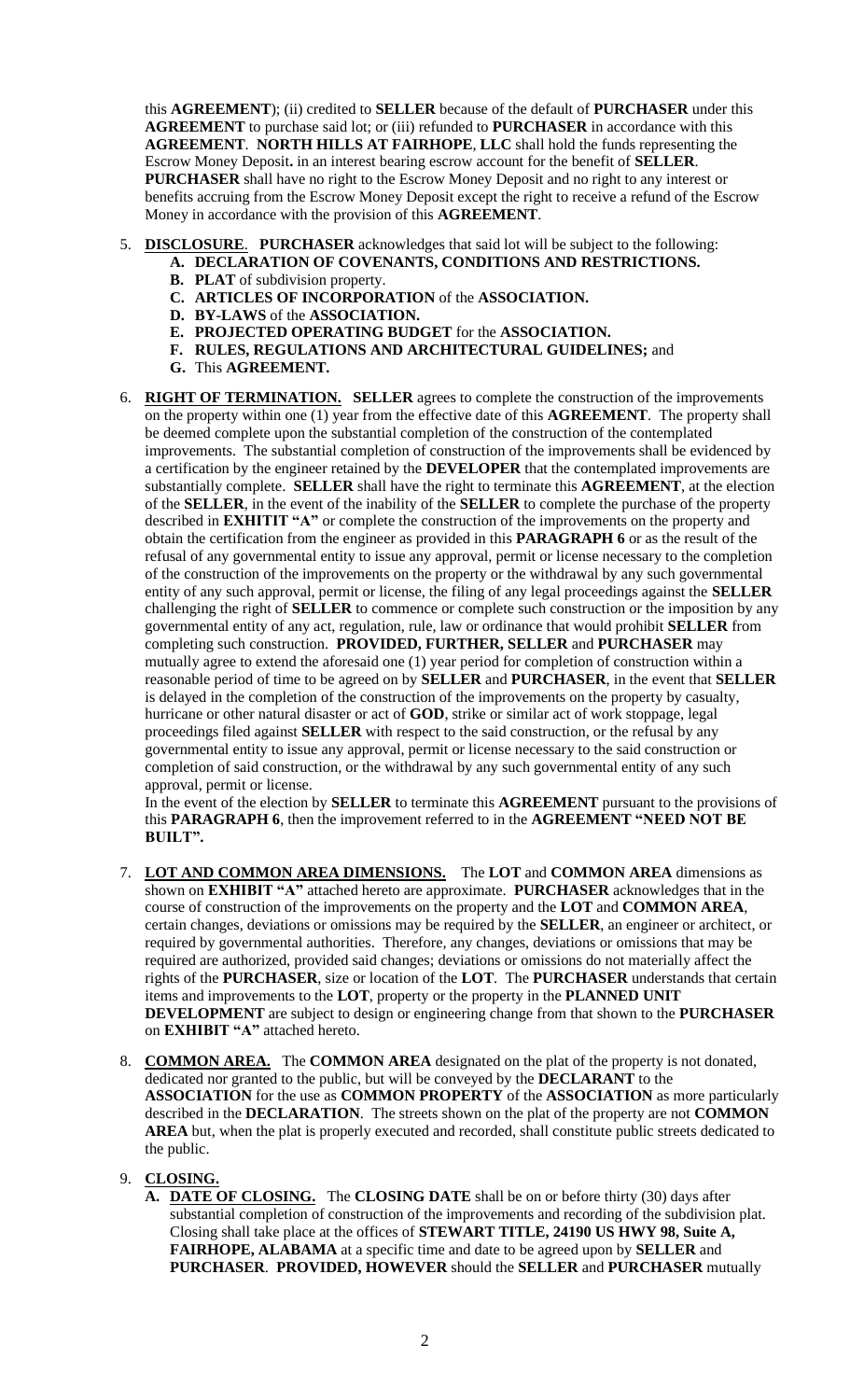agree to extend said **CLOSING DATE**, the **CLOSING DATE** may be extended for a reasonable period of time to be agreed upon by the **SELLER** and the **PURCHASER**.

If on the **CLOSING DATE, PURCHASER**, without default on the part of the **SELLER**, fails to pay such sums that are required to be paid on the **CLOSING DATE**, or fails to execute the instruments required by the **PURCHASER**, then all Escrow Money (including all interest accruing on the Escrow Money, if any) shall be paid to the **SELLER** as liquidated and agreed upon damages, as a result of the default provisions of this **AGREEMENT** and this **AGREEMENT** shall be null and void and shall be terminated.

If on the **CLOSING DATE, SELLER**, without default on the part of the **PURCHASER**, fails to convey good and marketable title of said lot to the **PURCHASER** or for any other reason cannot convey said lot to **PURCHASER** in accordance with the terms and conditions of this **AGREEMENT**, then all Escrow Money (including all interest accruing on the Escrow Money, if any) shall be paid to the **PURCHASER** as liquidated and agreed upon damages, as provided in the default provisions of this **AGREEMENT** and this **AGREEMENT** shall be null and void and shall be terminated.

**PROVIDED, HOWEVER**, anything else contained in this **AGREEMENT** to the contrary, no interest in the lot may be conveyed until the plat is recorded and the lot is substantially completed, as provided for in this **AGREEMENT**. Until such time as the plat shall be recorded and the lot is substantially completed, and the **CLOSING DATE** is set, this **AGREEMENT** shall merely constitute a **"PRECONSTRUCTION RESERVATION"** of Lot \_\_\_\_\_\_\_\_\_\_\_\_\_\_\_\_\_\_by the **PURCHASER**.

10. **DEFAULT.** Should **PURCHASER** fail to make any of the payments coming due under this **AGREEMENT** or fail or refuse to execute the instruments required to close this transaction, or refuse to pay the cost or other sums required by this **AGREEMENT**, or otherwise default under this **AGREEMENT, SELLER** may declare this **AGREEMENT** terminated and all Escrow Money (including all interest accruing on the Escrow Money, if any) shall be forfeited to **SELLER** as liquidated and agreed upon damages which **SELLER** has sustained and suffered as a result of default by **PURCHASER**, and thereupon the parties will be released and relieved from all obligations under this **AGREEMENT**. The provisions contained in this **AGREEMENT** for liquidated and agreed upon damages are bona fide provisions for such and are not a penalty, the parties understanding that by reason of **PURCHASER** binding **SELLER** to the sale of the lot, and by reason of the withdrawal of the lot from sale at a time when other parties would be interested in purchasing the lot, the **SELLER** will have sustained damages, if **PURCHASER** defaults, which damages will be substantial but will not be capable of determination with mathematical precision, and therefore, as aforesaid, the provisions for liquidated and agreed upon damages has been incorporated in this **AGREEMENT** as a provision beneficial to both parties.

Except as set forth in this paragraph, should default under this **AGREEMENT** occur due to the failure of **SELLER** to comply with or tender compliance with the obligations of **SELLER** under this **AGREEMENT** on the **CLOSING DATE**, or should **SELLER** elect to terminate this **AGREEMENT** for any reason provided for in **PARAGRAPH 6** of this **AGREEMENT**, then all Escrow Money (including all interest accruing on the Escrow Money, if any) shall be forfeited to the **PURCHASER** as liquidated and agreed upon damages and thereupon the parties hereto shall be released and relieved from all obligations under this **AGREEMENT**.

## 11. **CLOSING EXPENSES.**

- 1. The following **CLOSING EXPENSES** will be paid by **SELLER**:
	- a. Warranty Deed from **SELLER** to **PURCHASER.**
	- b. Cost of Owner's Title Insurance Policy in the amount of the purchase price.
	- c. Fees of the Attorney representing **SELLER**.
- 2. **PURCHASER** shall pay all other costs of the **CLOSING,** including, but not limited to: a. Recording of the deed, including all deed taxes.
	- b. All costs required to be paid by the Mortgagee if the lot is to be mortgaged by **PURCHASER.**
	- c. Proration of all ad valorem taxes which shall be applicable to the lot.
	- d. Utility deposits apportioned or assigned to said lot.
	- e. Fees of the Attorney representing **PURCHASER** and the fees for services of any other parties engaged by the **PURCHASER**.
	- f. Any expenses charged by the title agent for the handling of the **CLOSING**.
	- g. Any other expenses or charges specified in this **AGREEMENT** to be paid by the **PURCHASER**.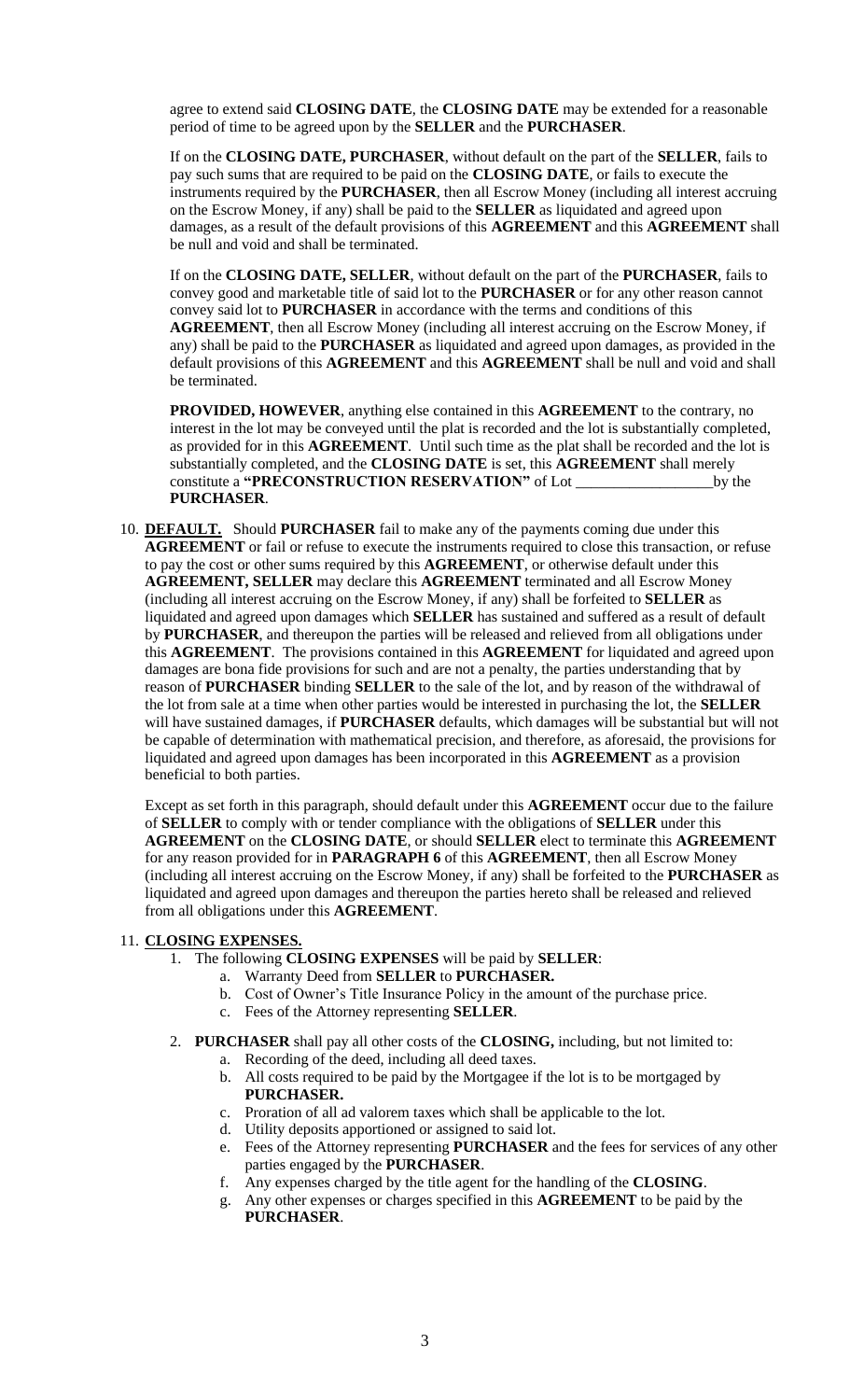## 12. **OBLIGATIONS AT CLOSING.** At the **CLOSING** the following will take place:

- 1. **PURCHASER** shall execute and deliver to **SELLER** such documents which may be necessary to give effect to this **AGREEMENT**.
- 2. **PURCHASER** will pay the balance of the purchase price to **SELLER**.
- 3. **PURCHASER** will pay to the **ASSOCIATION** the assessment for **COMMON EXPENSES** commencing as of the **CLOSING DATE**. Said assessments shall be in the amount specified by the **ASSOCIATION** for the lot. The first payment shall be made at **CLOSING** and shall be prorated for the remainder of the year during which **CLOSING** takes place. In addition, the **PURCHASER** will pay the **ASSOCIATION**, at closing, \$200 as a non-refundable contribution to the initial working capital of the **ASSOCIATION**, which shall not be considered an advance on the assessments due to the **ASSOCIATION**.
- 4. **SELLER** will execute and deliver to **PURCHASER** a Warranty Deed conveying the lot, subject to the matters and things set forth in this **AGREEMENT**. The acceptance of said Warranty Deed by **PURCHASER** shall be deemed to be full performance and discharge of every agreement and obligation on the part of **SELLER** to be performed pursuant to the provisions of the **AGREEMENT**.
- 5. **SELLER** will credit to **PURCHASER** all Escrow Money deposited by **PURCHASER** with **SELLER** without interest.
- 6. **SELLER** will provide from a title insurance agent chosen by **SELLER** a **STANDARD AMERICAN LAND TITLE ASSOCIATION (ALTA) OWNER'S TITLE INSURANCE COMMITMENT** in the usual form listing **PURCHASER** as proposed insured in the amount of the purchase price. The Owner's Title Insurance Commitment will contain the standard exceptions and shall further contain the same exceptions as the Warranty Deed.
- 13. **NON-ASSIGNABILITY. PURCHASER** shall not assign this **AGREEMENT** or the rights of **PURCHASER** under this **AGREEMENT** without the proper written consent of **SELLER**. This **AGREEMENT** shall be binding upon the parties to this **AGREEMENT** and their personal representatives, heirs, successors and assigns.
- 14. **AGREEMENT NOT AN ENCUMBRANCE.** No encumbrance shall arise against the property as a result of this **AGREEMENT. PURCHASER** agrees that the provisions of this **AGREEMENT** are and shall be subject and subordinate to any lien of any mortgage, including, but not limited to, any mortgage, heretofore or hereafter made, and any advances heretofore made thereon and any payments or expenses already made or incurred or which hereafter may be made or incurred, pursuant to the terms of this **AGREEMENT**. This subordination shall apply whether such advances are voluntary or involuntary and whether made in accordance with any schedule of payments or accelerated by virtue of the right of the lender to make advances before they become due in accordance with the schedule or payments. **SELLER** shall, at the option of **SELLER**, either satisfy such mortgage or obtain a release of the lot from the lien of such mortgage on or prior to the **CLOSING DATE**. The existence of any mortgage or mortgages encumbering the property, or portions thereof, shall not constitute an objection to title or excuse **PURCHASER** from completing payment of the purchase price or performing all of his other obligations under this **AGREEMENT** or be the basis of any claim against, or liability of, **SELLER**, provided that such mortgage is subordinated to the declaration or that the lot is released from the lien of such mortgage at closing.
- 15. **SPECIAL RIGHTS.** The **DECLARATION** reserves certain special rights to the **DECLARANT** which rights are more specifically set out in the property documents. Reference is made to the **DECLARATION** for those special rights. In general and not by way of limitation, the **DECLARANT** has the right to: (i) add real estate to the property; (ii) create lots, combine lots or common property; (iii) subdivide lots or convert lots or on common property in the property; (iv) maintain sales offices, management offices and models on lots or on common property in the property; (v) maintain signs on the property; (vi) create and/or use easements throughout the property for purposes of making improvements within the property or within real estate that may be added to the property including, but not limited to, dedicating the common property as provided for in the **DECLARATION**; and (vii) appoint or remove the officers and Members of the **BOARD OF DIRECTORS** of the **ASSOCIATION**.
- 16. **MERGER.** All understandings and agreements made between the parties are merged in this **AGREEMENT** and expresses the entire **AGREEMENT**, and no representations, oral or written, not contained in this **AGREEMENT** shall be considered a part of this **AGREEMENT**. This **AGREEMENT** may not be altered, enlarged, modified or changed except by an instrument in writing executed by the parties to this **AGREEMENT** and **PURCHASER** understands that the authority of any sales representatives is limited and confined to securing **PURCHASERS** for the property upon the terms and conditions set out in this **AGREEMENT**, and that sales representatives have no power or authority to make any change, alteration, modification, stipulation, inducement, promise or representation whatsoever other than those stated in this **AGREEMENT** and that said sales representatives are acting as special representatives, and all representations of **SELLER** not specifically set forth in this **AGREEMENT** are deemed waived by **PURCHASER**.